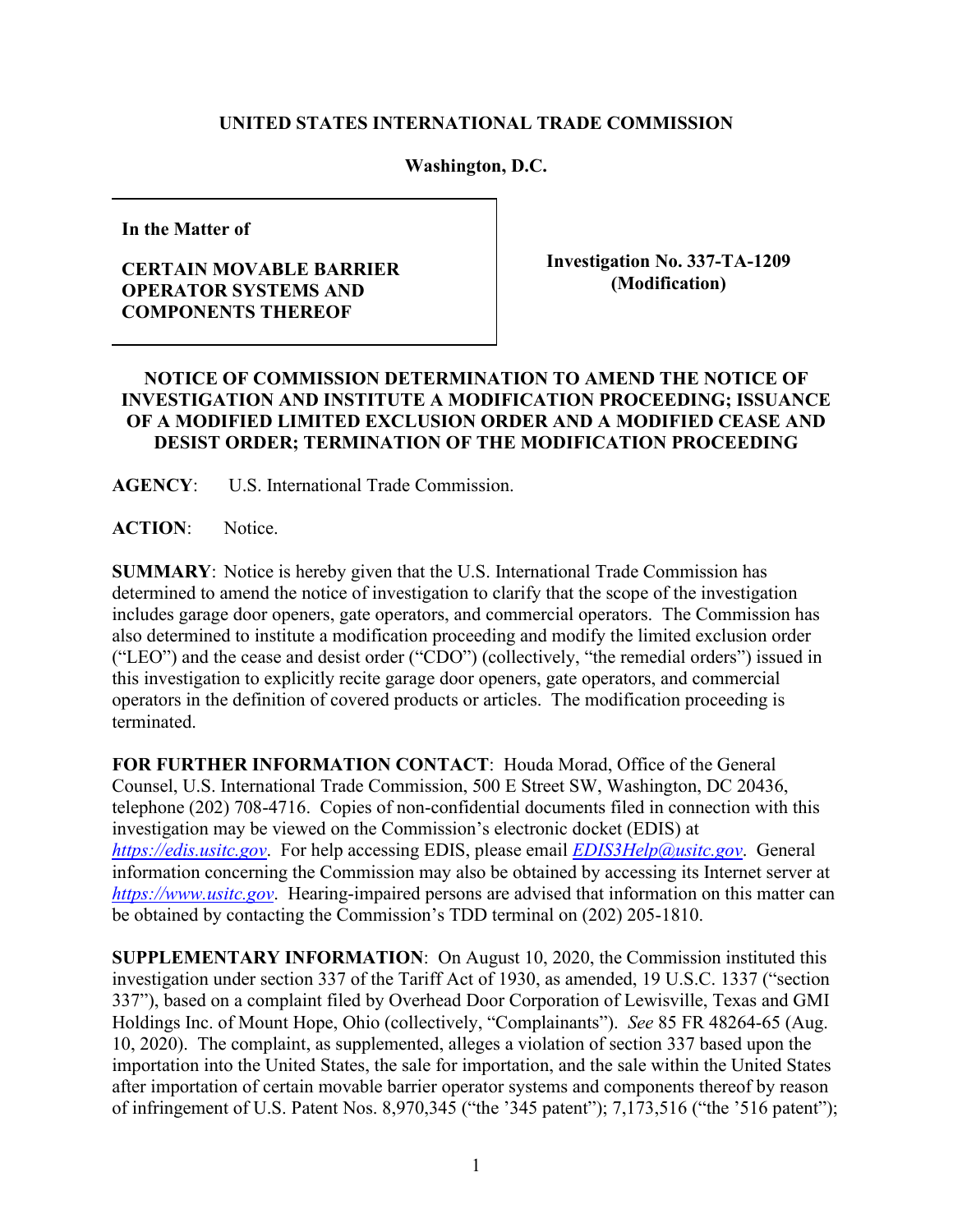7,180,260 ("the '260 patent"); 9,483,935 ("the '935 patent); 7,956,718 ("the '718 patent"); and 8,410,895 ("the '895 patent"). *See id.* The notice of investigation states that the scope of the investigation is defined as "garage door systems and components thereof, remote controls, wireless transmitters, and software for operating the garage door systems." *See id.* The notice of investigation names The Chamberlain Group, Inc. ("Respondent") of Oak Brook, Illinois as the respondent in this investigation. *See id.* The Office of Unfair Import Investigations is not a party to the investigation. *See id.*

On February 10, 2021, the Commission terminated the investigation as to the '516 patent based on the withdrawal of the allegations in the complaint as to that patent. *See* Order No. 10 (Jan. 19, 2021), *unreviewed by* Comm'n Notice (Feb. 10, 2021).

On September 14, 2021, the presiding Administrative Law Judge issued a final initial determination finding a violation of section 337 with respect to the '345, '935, '260, '718, and '895 patents.

On February 9, 2022, the Commission issued a final determination finding a violation of section 337, based on Respondent's infringement of the asserted claims of the '935 patent, the '718 patent, and the '895 patent, but not the '345 and '260 patents. *See* 87 FR 8605-06 (Feb. 15, 2022). The Commission further determined, upon consideration of the public interest, to: (1) issue an LEO against Respondent's infringing products and a CDO against the Respondent; and (2) set a bond during the period of Presidential review in the amount of one hundred (100) percent of the entered value of the infringing articles. *See id.*

On February 28, 2022, Complainants filed an expedited motion to clarify, or in the alternative, a petition for a modification proceeding requesting the Commission to confirm that the remedial orders cover garage door openers, gate operators, and commercial operators. On March 10, 2022, Respondent filed a response in opposition to Complainants' motion and/or petition. On March 17, 2022, Complainants filed a notice of supplemental facts in support of their motion and/or petition. On March 18, 2022, Respondent filed a response to Complainants' notice of supplemental facts.

Having reviewed the record of the underlying violation investigation, as well as the parties' submissions in connection with the motion and/or petition, the Commission has determined to grant both forms of requested relief, *i.e.*, clarification and modification. Specifically, the Commission has determined to clarify that the notice of investigation and the remedial orders as originally issued cover garage door openers, gate operators, and commercial operators. In addition, to provide further clarity, the Commission has determined to amend the notice of investigation to define the accused products and the scope of the investigation as "garage door systems and components thereof, including garage door openers, gate operators, commercial operators, remote controls, wireless transmitters, and software for operating the garage door systems." Furthermore, the Commission has determined to institute a modification proceeding and modifies the remedial orders to explicitly recite "garage door openers, gate operators, and commercial operators" in the definition of covered products or articles. The modification proceeding is terminated. A Commission opinion is issued herewith.